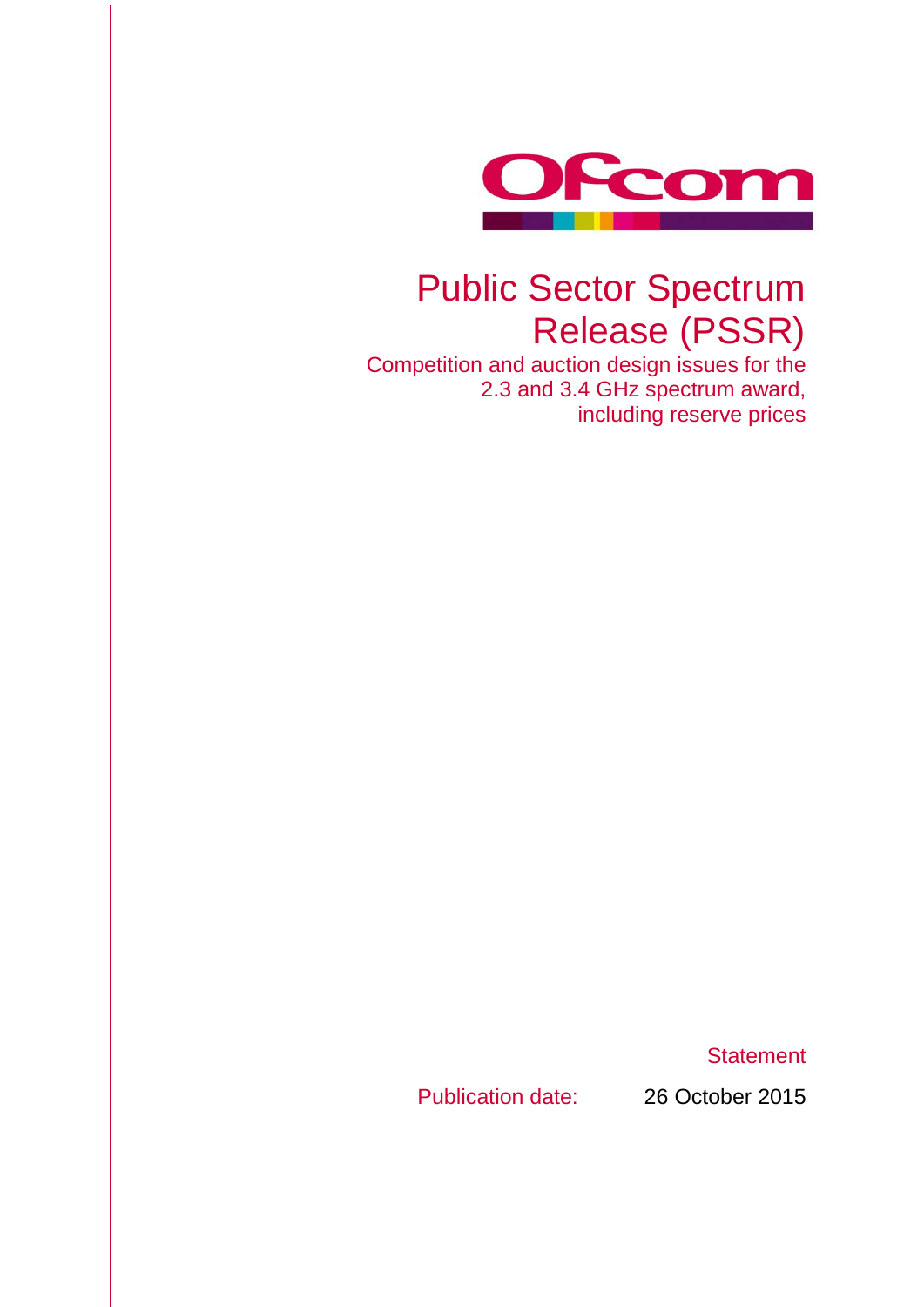## About this document

This document sets out Ofcom's decisions on outstanding issues connected with the award of the 2.3 and 3.4 GHz spectrum bands. In particular, it sets out our decision to proceed with an auction of all the newly available spectrum without imposing spectrum caps, and our decision on the reserve prices that will apply to spectrum awarded in the auction.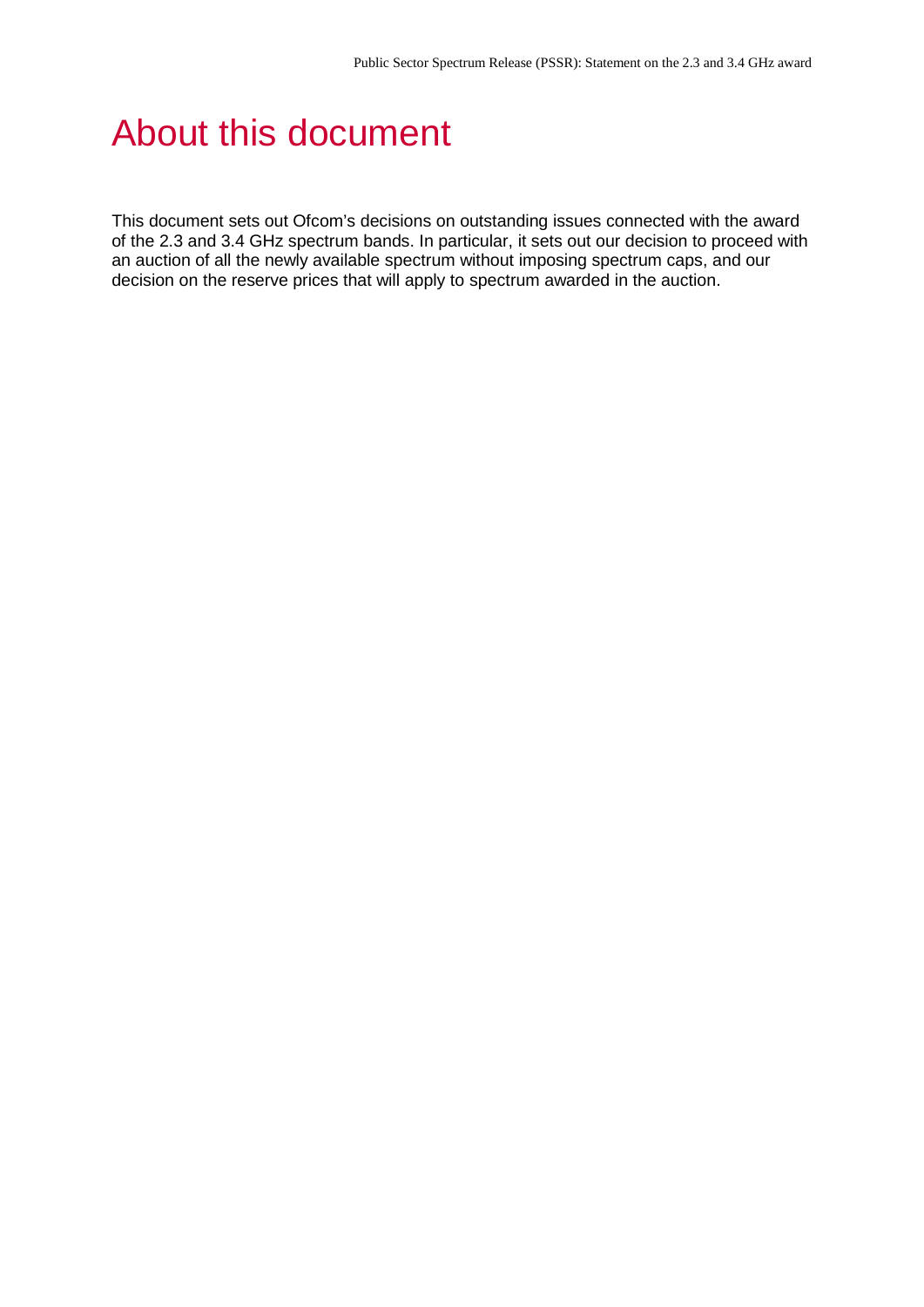# **Contents**

| <b>Section</b> |                                         | Page |
|----------------|-----------------------------------------|------|
|                | <b>Executive summary</b>                |      |
| 2              | Introduction                            | 4    |
| 3              | <b>Competition issues</b>               |      |
| 4              | Auction design including reserve prices | 14   |
|                |                                         |      |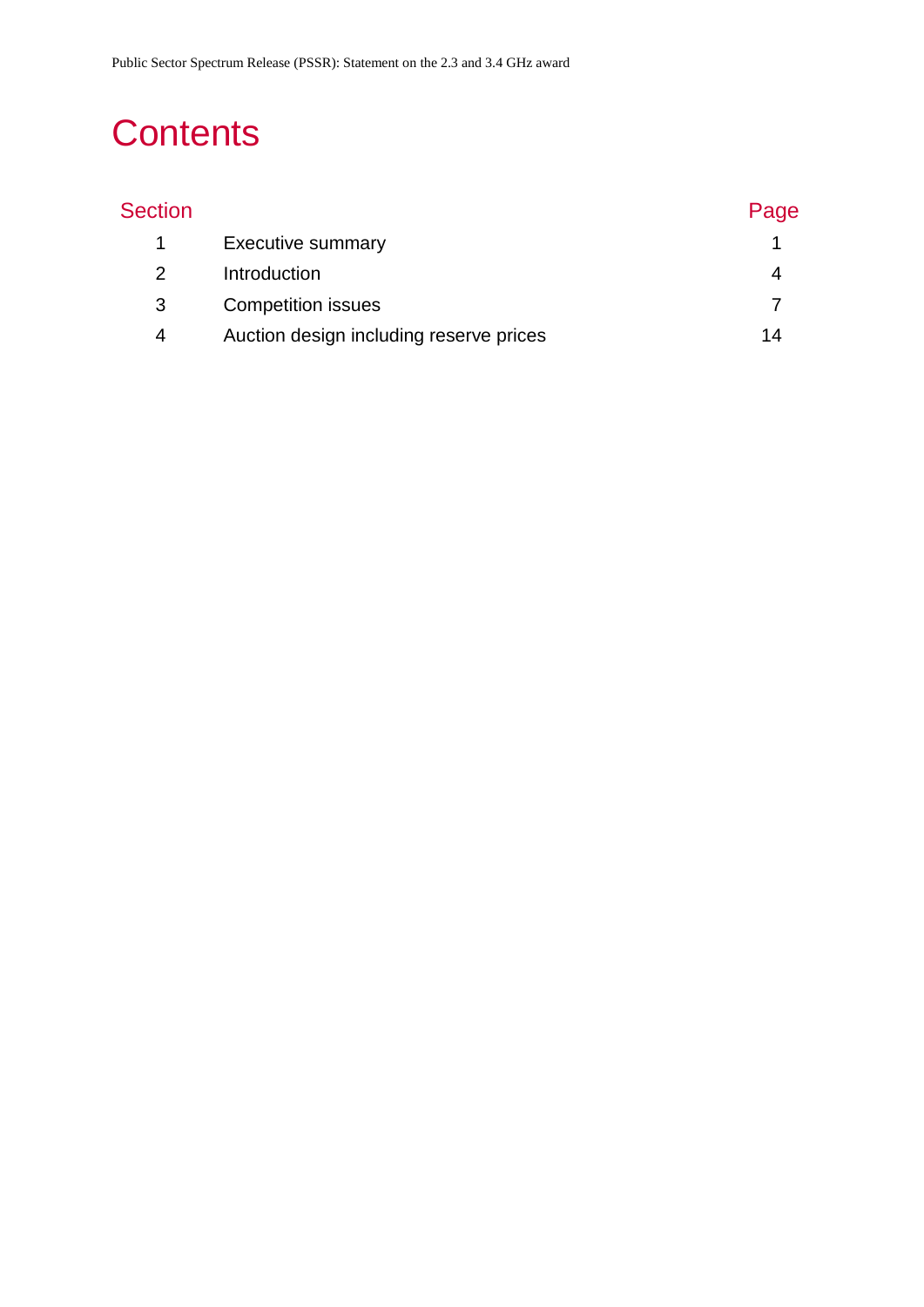<u>.</u>

## <span id="page-3-0"></span>**Executive summary**

- 1.1 This statement sets out our final decisions in connection with the 2.3 and 3.4 GHz spectrum award.
- 1.2 The 2.3 and 3.4 GHz award bands has been released to Ofcom by the Ministry of Defence (MOD) as part of the Government's Public Sector Spectrum Release (PSSR) programme to make 500 MHz of spectrum available for civil use by 2020. A total of 190 MHz of new spectrum will be auctioned - 40 MHz of spectrum within the 2.3 GHz band (2350-2390 MHz) and 150 MHz of spectrum within the 3.4 GHz band (at 3410-3480 MHz and 3500-3580 MHz).
- 1.3 A further 40 MHz of spectrum in the 3.4 GHz band (3480-3500 MHz and 3580-3600 MHz) is currently held by concurrent licensees: UK Broadband Ltd and UKB Networks Ltd .Either of the concurrent licensees may apply for a replacement licence, in which case Ofcom will include those frequencies in the assignment stage of the auction. This would enable all users of the 3.4 GHz band to have contiguous spectrum holdings.
- 1.4 We expect the award frequencies to be of interest to mobile network operators (MNOs) and others involved with mobile broadband. The particular characteristics of the spectrum to be released, in terms of propagation and the penetration of signals, make it especially suitable for the latest long term evolution (LTE) mobile technologies. However, alternative uses will not be precluded if winning bidders have other plans (subject to compliance with technical parameters and consequent licence conditions).
- 1.5 The final decisions set out in this statement are, principally:
	- To auction all the newly available spectrum without imposing spectrum caps; and
	- To set a reserve price of £10m for a 10 MHz 2.3 GHz lot and £1m for a 5 MHz 3.4 GHz lot
- 1.6 The majority of decisions in connection with the award were set out in a statement published on 26 May 20[1](#page-3-1)5<sup>1</sup>. This document should be read together with that statement, which includes the full reasoning for our decisions. However, for ease of reference, our decisions made previously are summarised here. Those decisions are:
	- To hold a combined auction of both the 2.3 GHz and 3.4 GHz bands using a simultaneous multiple-round ascending (SMRA) auction format, with two categories of generic lots, one for each spectrum band;
	- To auction the 3.4 GHz spectrum in 5 MHz lots, and the 2.3 GHz spectrum in 10 MHz lots;

<span id="page-3-1"></span><sup>1</sup> [http://stakeholders.ofcom.org.uk/binaries/consultations/2.3-3.4-ghz-auction](http://stakeholders.ofcom.org.uk/binaries/consultations/2.3-3.4-ghz-auction-design/statement/statement.pdf)[design/statement/statement.pdf](http://stakeholders.ofcom.org.uk/binaries/consultations/2.3-3.4-ghz-auction-design/statement/statement.pdf)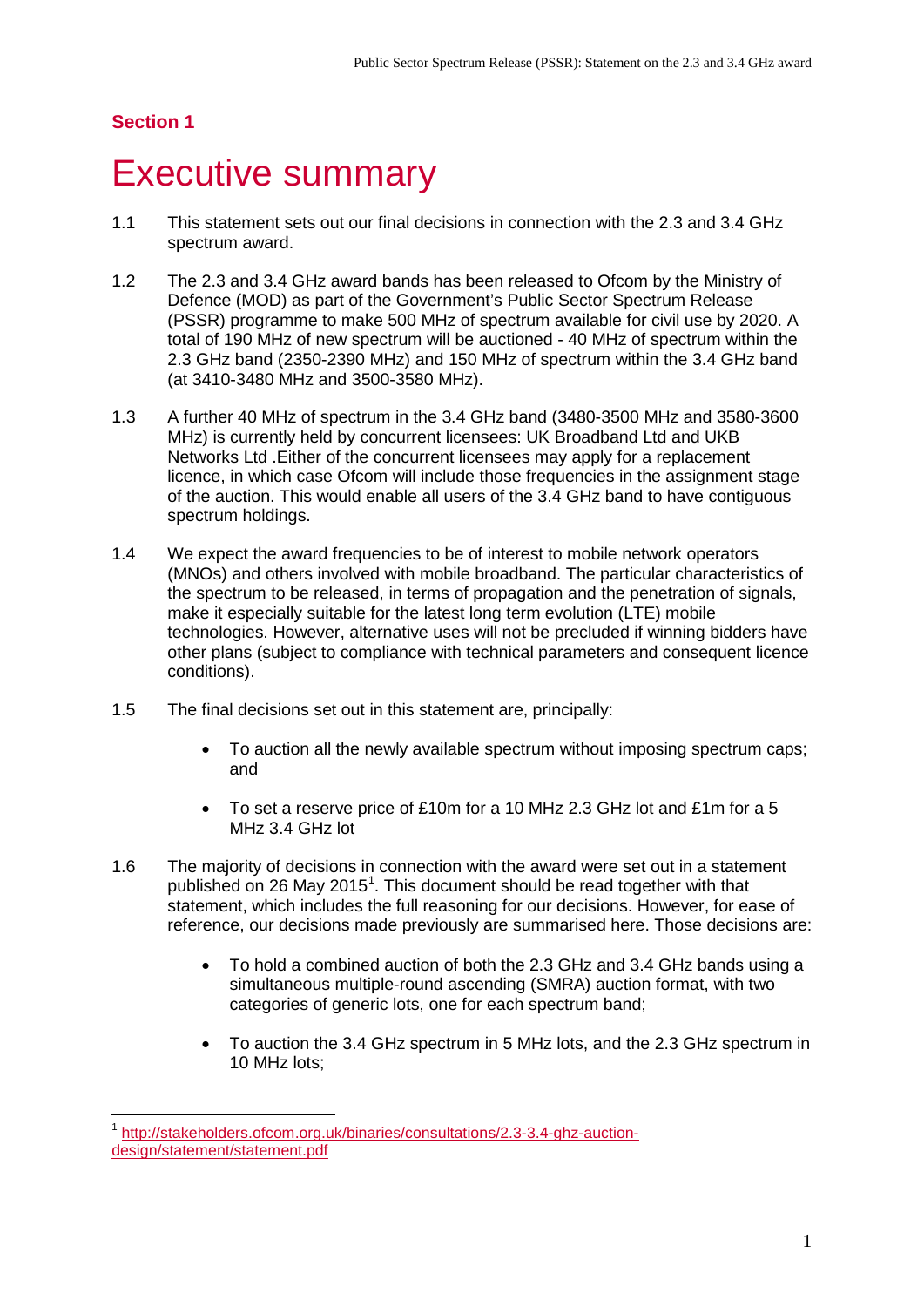- To make detailed auction design decisions, including:
	- o To auction the spectrum in two stages, a principal stage, during which the total number of 2.3 GHz and 3.4 GHz lots each bidder wins is determined; and an assignment stage, during which the particular location of each of the lots won by each bidder will be determined;
	- o To require bidders to bid for a number of lots at the given round prices in each round. There will be a random ranking rule to assign standing high bidders;
	- o To allow bidders to withdraw their standing high bids in up to five rounds. Bidders risk being required to pay the full amount of the standing high bids withdrawn in certain circumstances;
	- o To maintain a relatively limited information policy. We will publish the names of qualified bidders in advance of the auction, and we will release some limited information to bidders about the level of excess demand during the auction;
	- o To allow bidders to express a minimum requirement of up to 20 MHz in the 3.4 GHz band;
	- $\circ$  To impose an eligibility rule whereby each 10 MHz lot in the 2.3 GHz band will be assigned four eligibility points, and each 5 MHz lot in the 3.4 GHz band will be assigned one eligibility point;
	- o To allow bidders to use up to three 'waivers' which allow them not to place a bid but retain their eligibility;
	- o To enable Ofcom to require bidders to match their level of deposits to their bids;
	- o To allow UK Broadband to participate in the assignment stage with its existing 3.4 GHz spectrum in order to allow all licensees to obtain contiguous spectrum;
- Not to intervene in the market to provide additional UK-specific protection to users of licence exempt spectrum in the 2.4 GHz band or any other civil uses below the release band;
- To require coordination between services in the 3.4 GHz band and groundbased aeronautical radar. This is not necessary for maritime radar or permanent earth stations (PES), although cooperation may be required with a few PES locations on a case by case basis;
- To require coordination between services in the 2.3 and 3.4 GHz release bands and a number of MOD locations. The details are included in an Information Memorandum (IM) published alongside this document. The IM includes clarification of the locations required to protect Royal Navy systems, including additional locations around Portland and BUTEC (Applecross), as well as some airborne locations used by the Royal Air Force;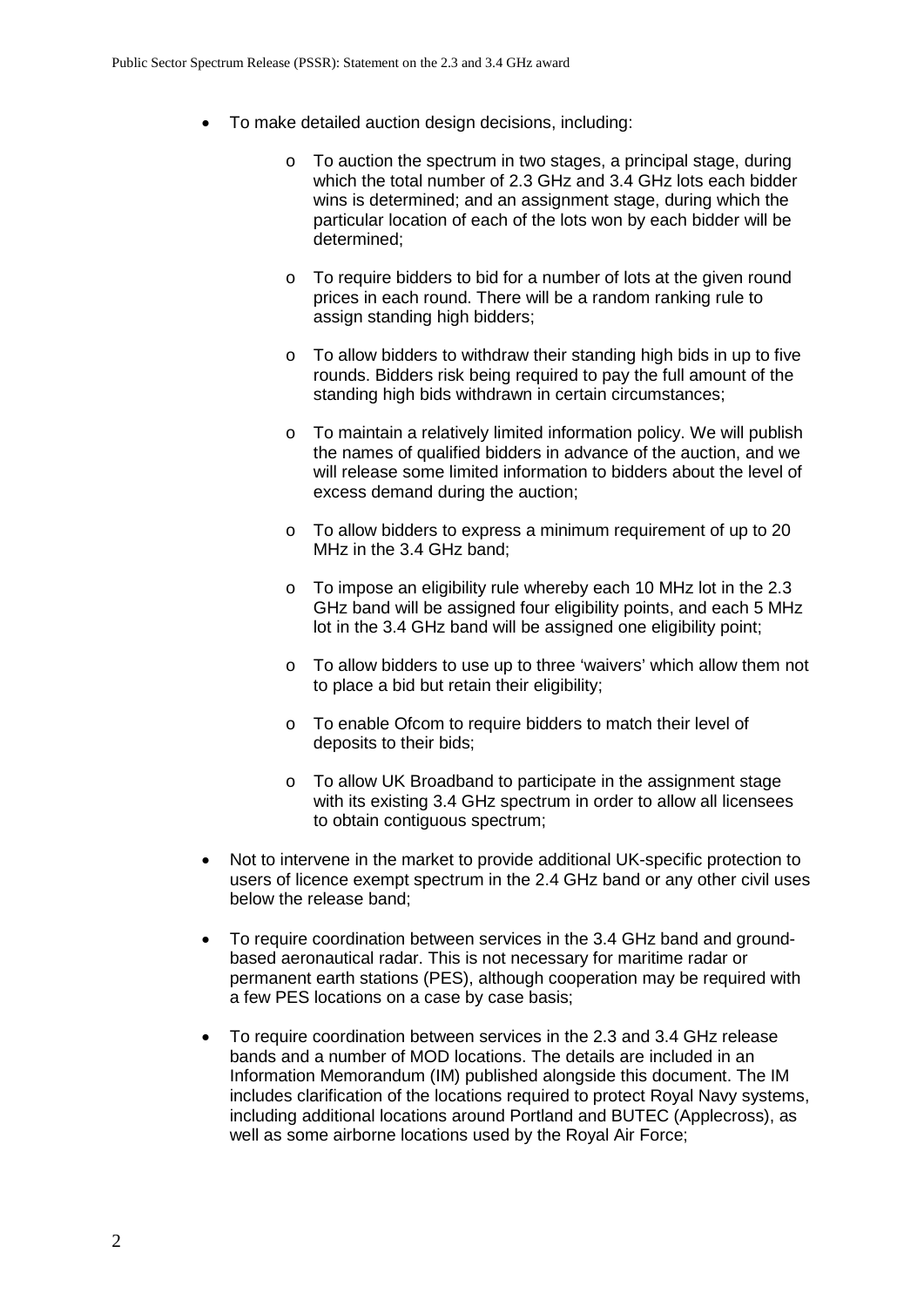- To specify the licences to be auctioned, including the following technical and non-technical licence conditions:
	- o For the 2.3 GHz band, to mandate full synchronisation and enable licensees to use the permissive block edge mask between adjacent licensees;
	- o For the 3.4 GHz band, to mandate a TD-LTE frame alignment but not the frame structure; licensees using the specified frame structure can use the permissive block edge mask between adjacent licensees, but licensees using a different frame structure are required to use the restrictive block edge mask;
	- o Indoor small cells in a domestic environment (or other indoor locations where harmful interference is not caused to another licensee) do not need to synchronise but may use the permissive mask between adjacent licensees;
	- o Licences will be issued for an indefinite period with an initial term of 20 years;
	- o Licences will be issued on a non-exclusive basis;
	- o The [2](#page-5-0).3 GHz licences will cover Great Britain<sup>2</sup>, and the 3.4 GHz licences will cover the whole of the UK. Licences will exclude territorial seas and areas of adjacent inland waters, although individual requests for licensed use of the frequencies by other users (e.g. for wind farms) will be considered;
	- o The newly available spectrum will be tradable under the provisions of the Mobile Trading Regulations;
	- o There will be no coverage obligations or use-it-or-lose-it obligations
- 1.7 The decisions set out in our statement of 26 May 2015 and in this statement are given effect by regulations made under Section 14 of the Wireless Telegraphy Act 2006 (WTA). This statement is published alongside a Notice of our proposal to make such regulations [\(http://stakeholders.ofcom.org.uk/consultations/notice-2.3-3.4-ghz](http://stakeholders.ofcom.org.uk/consultations/notice-2.3-3.4-ghz-spectrum/)[spectrum/](http://stakeholders.ofcom.org.uk/consultations/notice-2.3-3.4-ghz-spectrum/) ). We have also published a detailed Information Memorandum [\(http://stakeholders.ofcom.org.uk/consultations/2.3-3.4-ghz-auction](http://stakeholders.ofcom.org.uk/consultations/2.3-3.4-ghz-auction-design/statement-further-consultation/information-memorandum/)[design/statement-further-consultation/information-memorandum/.](http://stakeholders.ofcom.org.uk/consultations/2.3-3.4-ghz-auction-design/statement-further-consultation/information-memorandum/) )

<u>.</u>

<span id="page-5-0"></span> $2$  England, Scotland and Wales, but not Northern Ireland. In addition, exclusion zones will apply in The Outer Hebrides, Isle of Skye and The Small Isles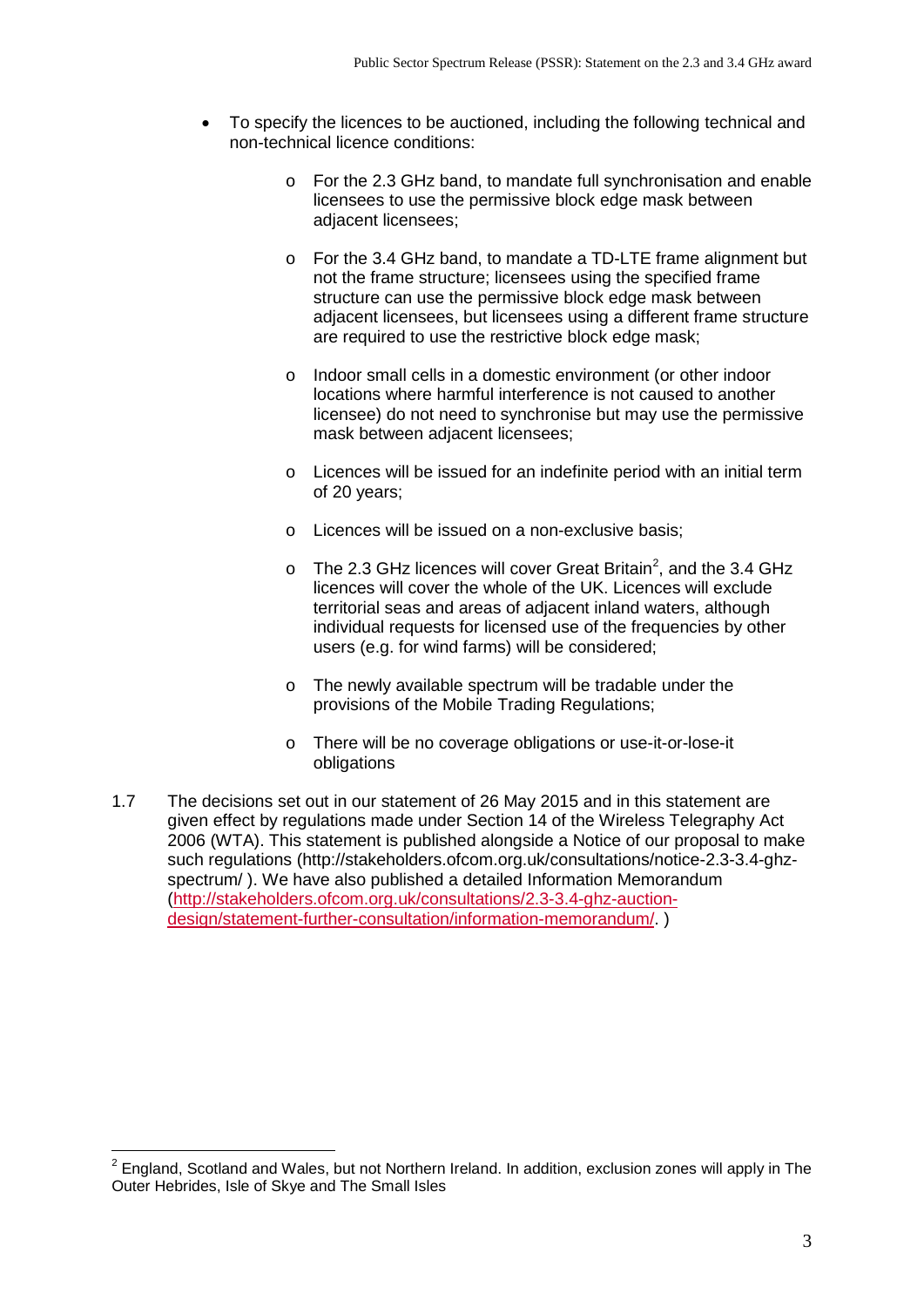# <span id="page-6-0"></span>**Introduction**

## **Decisions set out in this statement**

2.1 This statement sets out Ofcom's decisions on outstanding issues for the 2.3 and 3.4 GHz spectrum award.

*Competition issues (see section 3)*

- 2.2 Our initial proposals on competition issues were set out in a consultation published in November 2014 $3$  alongside proposals on a range of other matters related to the 2.3 and 3.4 GHz award, including non-technical licence conditions and auction design and process.
- 2.3 However, we did not include conclusions on competition when we published a statement in May 2015<sup>[4](#page-6-2)</sup> containing our decisions on the other matters on which we had consulted. Instead, we used part of the May 2015 document to consult on an alternative competition measure to that proposed in the November 2014 document.
- 2.4 This further statement reaches conclusions on competition issues having considered stakeholder responses to both the November 2014 and the May 2015 consultations.

#### *Auction design, including reserve prices (see section 4)*

2.5 The statement also sets out some further decisions in relation to auction design, including our decisions on reserve prices. Our November 2014 consultation noted a range of figures within which we said our reserve prices should fall. In our May 2015 document, we said the final figure should be determined as close to the auction as possible, in order to take account of current circumstances.

## **Legal framework**

2.6 The legal framework within which we have taken our decisions was set out in the November 2014 consultation and summarised in the May 2015 consultation. The full detail is not repeated here. However, we highlight the following aspects:

#### **Principal duties under the Communications Act 2003**

- 2.7 Our principal duties under Section 3 of the Communications Act 2003 are:
	- to further the interests of citizens in relation to communications matters; and
	- to further the interests of consumers in relevant markets, where appropriate, by promoting competition.
- 2.8 In carrying out our functions, section 3(2) provides that we are required, amongst other things, to secure the optimal use for wireless telegraphy of the electromagnetic

<span id="page-6-1"></span><sup>&</sup>lt;sup>3</sup> <http://stakeholders.ofcom.org.uk/binaries/consultations/pssr-2014/summary/pssr.pdf> 4 [http://stakeholders.ofcom.org.uk/binaries/consultations/2.3-3.4-ghz-auction-](http://stakeholders.ofcom.org.uk/binaries/consultations/2.3-3.4-ghz-auction-design/statement/statement.pdf) $\overline{a}$ 

<span id="page-6-2"></span>[design/statement/statement.pdf](http://stakeholders.ofcom.org.uk/binaries/consultations/2.3-3.4-ghz-auction-design/statement/statement.pdf)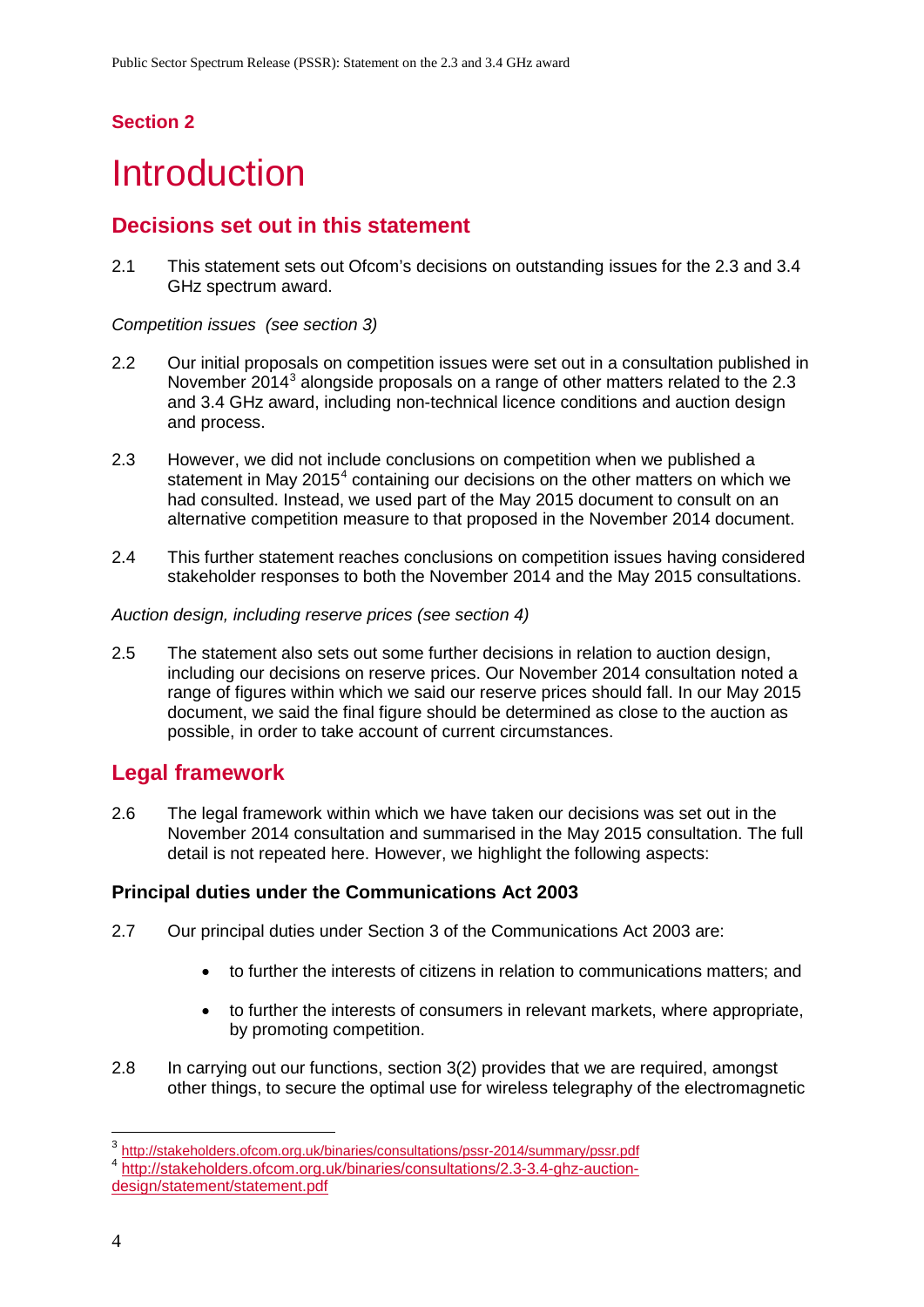spectrum; and the availability throughout the UK of a wide range of electronic communication services.

- 2.9 Section 3(4) requires us, in carrying out our functions, to have regard to certain factors as appear relevant in the circumstances, including the desirability of encouraging investment and innovation in relevant markets; and the desirability of encouraging the availability and use of high speed data transfer services throughout the UK.
- 2.10 In performing our duty under Section 3 of furthering the interests of consumers, we must have regard, in particular, to the interests of those consumers in respect of choice, price, quality of service and value for money.

#### **Duties under the Wireless Telegraphy Act 2006**

<u>.</u>

- 2.11 Section 3 of the Wireless Telegraphy Act (WTA) imposes a number of further duties relating to spectrum management. Amongst other things, in carrying out our spectrum functions, we are required to have regard to the extent to which the spectrum is available for use; and to the demand, both current and future, for the use of the spectrum.
- 2.12 In carrying out those duties, Section 3(2) requires us to have regard to (amongst other things) the desirability of promoting the efficient management and use of the spectrum; the economic and other benefits that may arise from the use of wireless telegraphy; and the development of innovative services and competition in the provision of electronic communications services.

#### **European Commission decisions relevant to the 2.3 GHz and 3.4 GHz bands**

- 2.13 On 21 May 2008, the European Commission adopted a decision (Decision 2008/411/EC) which sought to harmonise the conditions for the availability and efficient use of the 3400-3800 MHz frequency band for terrestrial systems capable of providing electronic communications services in the EU. On 2 May 2014, the European Commission adopted Decision 2014/276/EU12, which amended Commission Decision 2008/411/EC, primarily in relation to the technical conditions in compliance with which the band should be made available. Any award of the 3.4 GHz band has to be compliant with the Commission Decision.
- 2.14 In relation to the 2.3 GHz band, ECC Decision (14)02 sets out harmonised technical and regulatory conditions for the use of the band 2300-2400 MHz for Mobile/Fixed Communications Networks. The ECC Decision is not mandatory, but in awarding the 2350-2390 MHz frequencies we are following the technical parameters agreed at the European Conference of Postal and Telecommunications Administrations (CEPT).
- 2.15 We had expected a final EC decision to have been issued before publication of this document, following the release earlier this year of a draft text. However, the Radio Spectrum Committee is awaiting the preliminary results of trials underway in Member States aimed at making the band available on the basis of licensed shared access (LSA).[5](#page-7-0) The Radio Spectrum Committee will also consider potential coexistence

<span id="page-7-0"></span><sup>5</sup> Whilst the LSA trials are of interest to spectrum managers and users in an environment where sharing is sought (which is the case in some EU Member States) they are of little direct relevance to the spectrum to be released under the current proposals in the UK.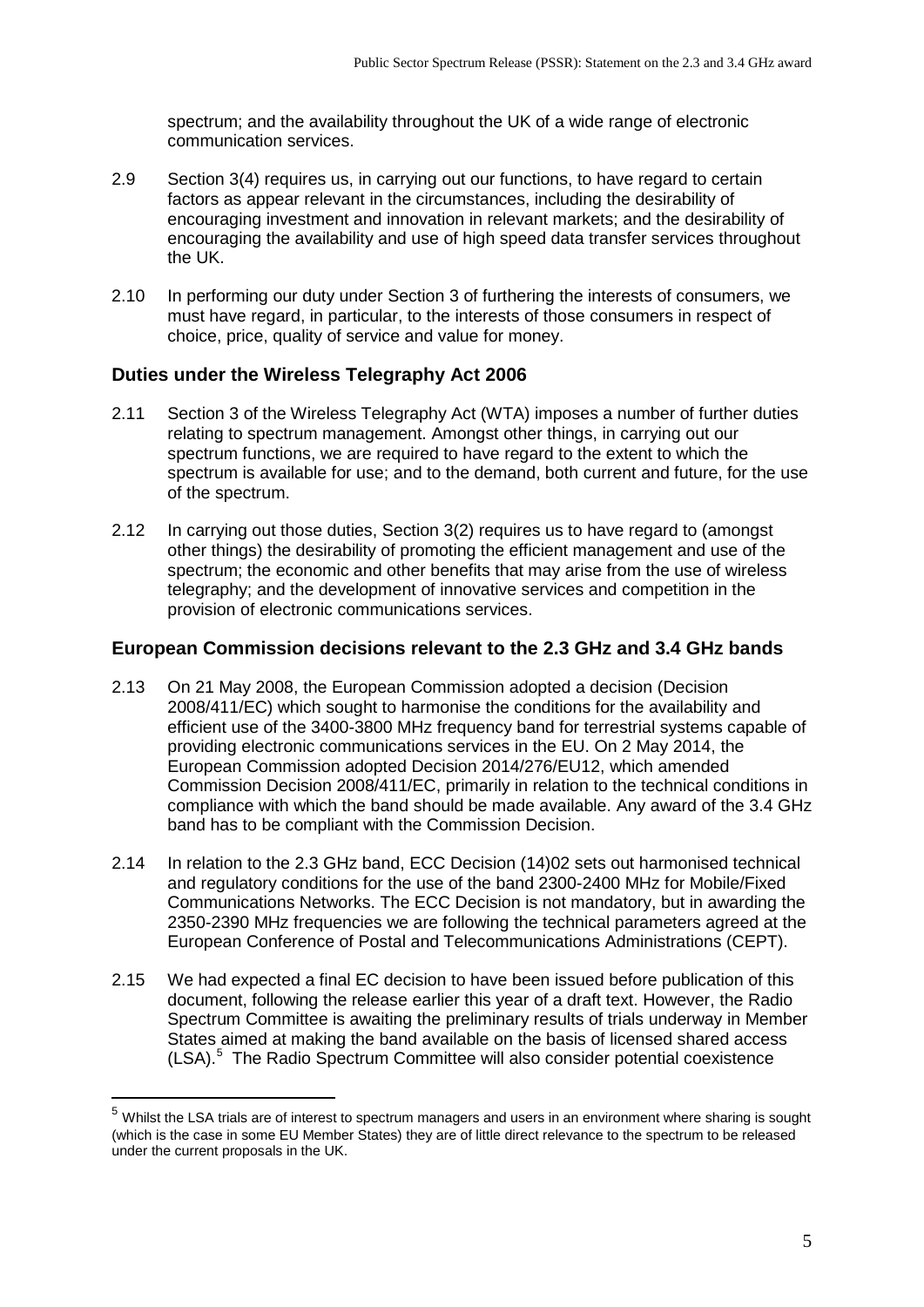issues between 2.3 GHz LTE and Wi-Fi in the licence-exempt 2.4 GHz band. As a result, the Radio Spectrum Committee is not now likely to consider a draft harmonisation decision before the second half of 2016.

2.16 In respect to coexistence issues, we note the extensive work already carried out by Ofcom to investigate these matters. We have no reason to question the robustness of our analysis or our conclusion that the risk of interference to users of the 2.4 GHz band is very low. We also note that the UK award of the 2350-2390 frequencies within the 2.3 GHz band means there will be a 10 MHz gap between the top of any LTE use and the bottom limit of uses in the 2.4 GHz licence exempt band, which is not necessarily the case in other jurisdictions.

#### **Granting licences**

2.17 In accordance with Section 10 and Schedule 1 of the WTA, Ofcom may grant licences in accordance with procedures prescribed in regulations made by Ofcom. Where Ofcom decides to award licences by auction, it makes specific regulations for those purposes, in accordance with Section 14 of the WTA. The decisions set out in this statement and the statement published on 26 May 2015 are given effect to by such regulations and a Notice of our proposal to make such regulations is published alongside this statement.

### **Coexistence**

- 2.18 We note that some respondents to the May 2015 statement and consultation submitted comments about the coexistence of LTE mobile services in the 2.3 GHz band with some licence exempt devices which operate in the nearby 2.4 GHz band (2400 to 2483.5 MHz), in relation to which we set out our decision in the May statement.
- 2.19 The majority of these submissions repeated points already made and considered previously. A confidential response included the results of some additional testing. However, we have seen no new evidence which would lead us to reconsider our own conclusions.

#### **Next steps**

- 2.20 As noted above, this final statement is published alongside a formal Notice of our proposal to publish auction regulations. Interested parties now have one month to make any comments or observations on the draft regulations. Please see the Notice document itself for further details [\(http://stakeholders.ofcom.org.uk/consultations/notice-2.3-3.4-ghz-spectrum/\)](http://stakeholders.ofcom.org.uk/consultations/notice-2.3-3.4-ghz-spectrum/).
- 2.21 We currently expect applications for the auction taking place in December 2015 with initial deposits at that time. Further deposits will be required in January when eligibility points will be determined, with bidding commencing shortly thereafter.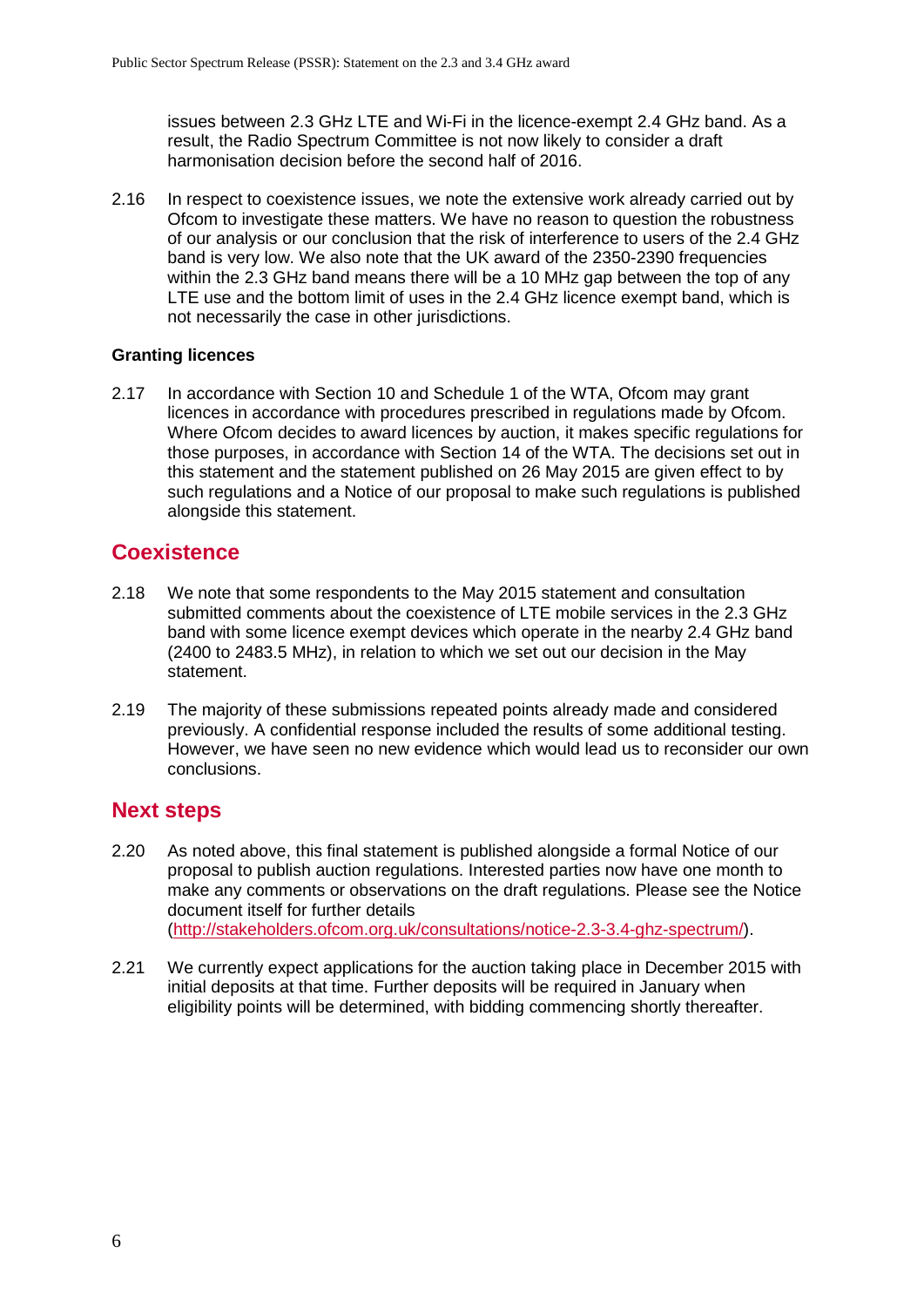## <span id="page-9-0"></span>**Competition issues**

- 3.1 In this section, we consider the competition issues arising from the 2.3 and 3.4 GHz award and set out our decisions on whether we should apply caps on the amount of mobile spectrum a single operator can hold.
- 3.2 We have consulted on competition issues twice: first in November 2014, and then in May 2015.
- 3.3 In our November 2014 consultation we presented a competition assessment based on there being four national wholesale mobile network operators – EE, H3G, O2 and Vodafone. We proposed a spectrum cap for the 2.3 and 3.4 GHz award as a safeguard against very asymmetric holdings arising from the auction.
- 3.4 Then, in our May 2015 statement, we consulted on an alternative competition measure in light of two announcements of potential changes in the mobile market. First, on 5 February 2015, BT announced its intention to acquire EE. Then, on 24 March 2015, it was announced that Hutchison Whampoa (owner of the H3G network i.e. 'Three') had reached agreement to acquire O2 from its current owner Telefónica.
- 3.5 The remainder of this section considers each of our consultations in turn, and the responses of stakeholders, before setting out our decisions on competition issues for the award.

## **Our November 2014 consultation**

- 3.6 The November 2014 consultation described the then current mobile market. We said the existence of four national wholesale suppliers was good for competition.
- 3.7 We identified a continuing growth in consumer demand for mobile broadband, and said that mobile network operators may need to expand their current capacity in order to remain competitive. One way to expand capacity was to acquire and use more spectrum.
- 3.8 We said that, in our view, there were no significant competition concerns which related only to the 2.3 GHz band and not the 3.4 GHz band. We therefore considered both the auctioned bands together in our competition assessment.
- 3.9 We said a certain degree of asymmetry in spectrum distribution could reflect beneficial differences in commercial strategy among operators e.g. by encouraging innovation. However, *very* asymmetric spectrum holdings could give rise to competition concerns and lead to significant consumer harm.
- 3.10 We said we would be concerned if one of the operators which already had a comparatively large share of mobile spectrum – EE or Vodafone – were to acquire all of the 2.3 and 3.4 GHz frequencies. However, we considered that an outcome with such a very asymmetric distribution was unlikely to result from the 2.3 and 3.4 GHz auction because of the large volume of spectrum available.
- 3.11 Instead, we said it was likely there would be several winners of spectrum in the auction. We noted that those operators with relatively low spectrum holdings were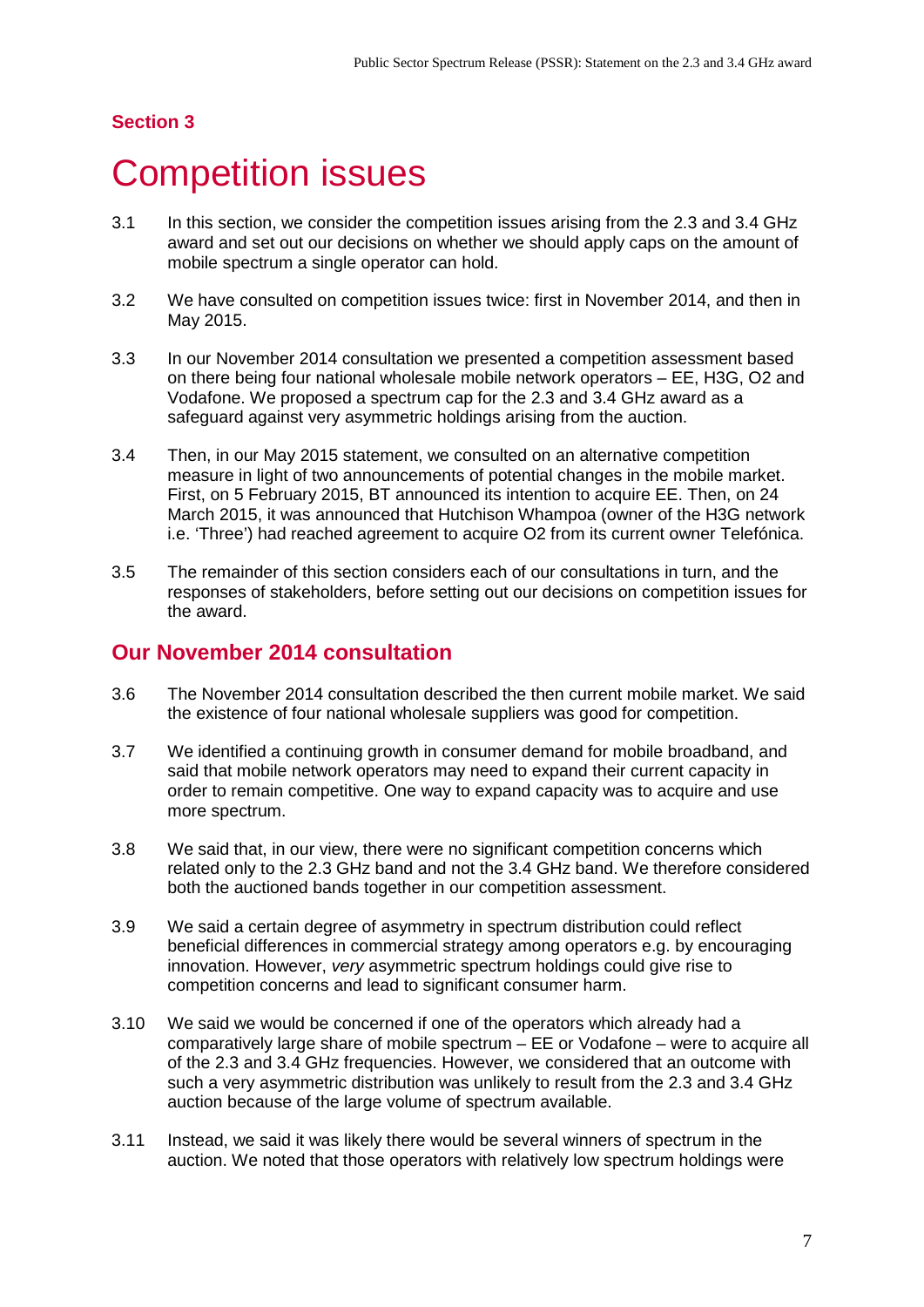likely to have the highest intrinsic valuations for additional frequencies and were therefore likely to succeed in acquiring sufficient volumes at auction.

- 3.12 We said it was unlikely a competitor with a lower intrinsic value would be willing to outbid the higher value bidder for strategic reasons - because of the large volume of spectrum being auctioned and the lack of certainty that such strategic bidding would reduce competition. Such a competitor would need to pay not only above its own valuation, but also above the market value – and, because of the large volume available, for a large amount of excess spectrum it did not actually need.
- 3.13 We considered whether it was necessary to impose any competition measures at all, given the large volume of spectrum available and the low likelihood of very asymmetric holdings actually arising.
- 3.14 However, on balance, we opted to set out proposals for a 'safeguard' cap to ensure there was no possibility at all that an outcome with very asymmetric holdings – and the consequent risk of consumer harm – might arise. Our preferred option was for a cap on overall holdings of relevant mobile spectrum of 310 MHz (about 37%). We said this was proportionate to guard against future potential competition concerns without going further than necessary.

#### **Consultation responses**

- 3.15 In response to the November 2014 consultation, some operators, notably H3G and Telefónica/O2, expressed support for our proposed spectrum cap or suggested there should be tighter caps. Vodafone also supported a cap. Other stakeholders, including BT and EE, said caps were not needed.
- 3.16 BT argued that asymmetric holdings were not a primary concern in the current auction. The large volume of spectrum available meant it should be possible for those with the greatest need for spectrum to be able to acquire it without the need for spectrum caps.
- 3.17 Orange said auction constraints should only be enforced if there was clear evidence to indicate a significant risk of undesirable outcomes. It noted that Ofcom considered the risk to competition to be low, and argued that a spectrum cap therefore seemed illogical.
- 3.18 EE similarly argued that an overall spectrum cap (or any other competition constraint) was unjustified and disproportionate to the competition concerns identified in the consultation. It submitted that Ofcom had not presented sufficient evidence to justify the need for a cap.
- 3.19 In contrast, H3G's response expressed full support for the idea of a spectrum cap and said it should be set at an even tighter level than 37%. It suggested a level of 33% was more appropriate. H3G pointed to evidence of "bad outcomes" from spectrum auctions elsewhere in the world where no caps were set or caps set too high, such as the USA.
- 3.20 UK Broadband also said a cap of 37% was too high and that it would not ensure sufficient spectrum would be guaranteed to new entrants and/or for innovative or specialist services. It said future market developments might mean spectrum reservation was actually the most appropriate approach.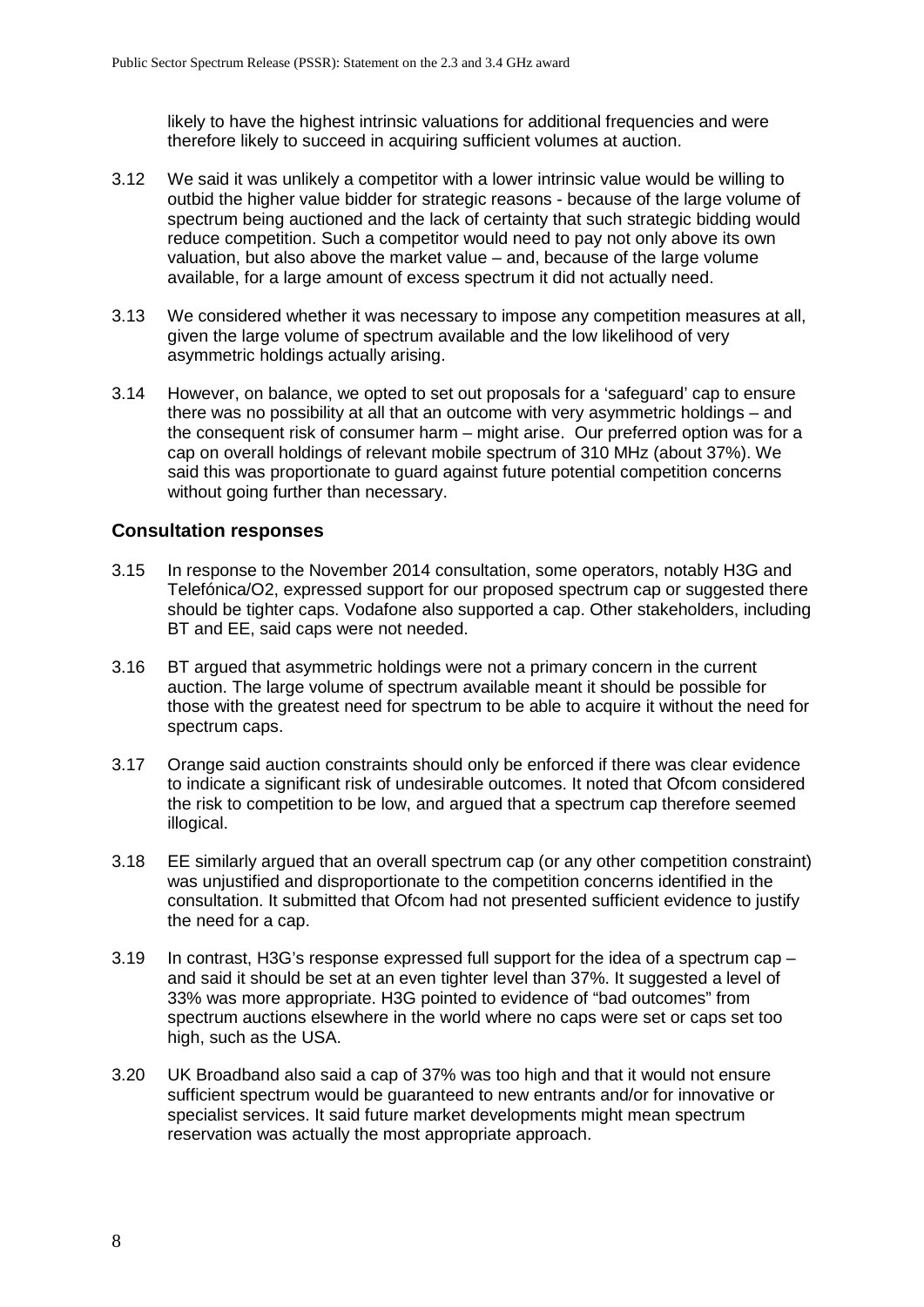3.21 Telefónica/O2 suggested spectrum shares were already too asymmetric and said Ofcom did not appear to appreciate the threat to downstream competition if the current asymmetries were perpetuated. The PSSR award presented an opportunity for Ofcom to intervene in the primary market to secure downstream mobile competition across all segments in the short-to-medium term. It proposed additional spectrum caps on particular bands in addition to the overall cap proposed by Ofcom.

## **Our further consultation of May 2015**

- 3.22 Following publication of our November 2014 consultation, BT announced its proposed acquisition of EE (in February 2015) and H3G announced its intention to acquire the O2 business from Telefónica (in March 2015). Our May 2015 consultation considered competition issues afresh in light of these developments and restated our objective to bring the 2.3 and 3.4 GHz spectrum into use as quickly as possible, in line with our duties to further the interests of consumers and consistent with our duty to secure the optimal use of spectrum.
- 3.23 However, we said it may be much less appropriate for us to use a spectrum cap mechanism to address competition concerns in a scenario where the market (and consequently spectrum holdings) may change at short notice - and possibly at the same time as the auction. We therefore sought the views of stakeholders on an alternative approach.
- 3.24 We said our objectives in respect to spectrum would be best achieved by having as many regulatory tools as possible at our disposal to address future competition concerns, should they arise. Accordingly, we proposed to give ourselves the *option*  of withholding some of the 2.3 and/or 3.4 GHz spectrum from the auction - and awarding it instead at a later date. We said there would be no spectrum caps in these circumstances.

#### **Consultation responses**

- 3.25 Eleven stakeholders submitted responses addressing the question of holding back some of the 2.3 and 3.4 GHz spectrum, four of them in confidential responses. Nonconfidential responses were received from BT, EE, H3G, Intel, Samsung, Telefónica/O2 and Vodafone. All of those respondents who addressed the proposal giving us the option of withholding spectrum from the award expressed opposition to the idea. Some respondents submitted detailed arguments, but a common theme was that an award of the spectrum in two stages risked distorting the auction and creating perverse outcomes.
- 3.26 One stakeholder identified a substitution risk across the two awards. Another, Vodafone, said there was a risk of creating artificial scarcity if the award was split, driving up the price. Conversely, potential bidders could hold back from bidding, in the knowledge that further spectrum would be released subsequently.
- 3.27 No stakeholder expressed any support for the proposal.
- 3.28 While we did not seek views on the timing of the award, many stakeholders commented on this. While some stakeholders supported our intention to proceed as planned, the majority submitted that in light of the proposed BT/EE and H3G/O2 transactions, we should delay the award. They submitted that proceeding with the award as planned risked leading to an inefficient outcome, because some parties may not be able to take part in the auction and because it would be difficult to value the spectrum in the face of current market uncertainty. Some argued for a delay until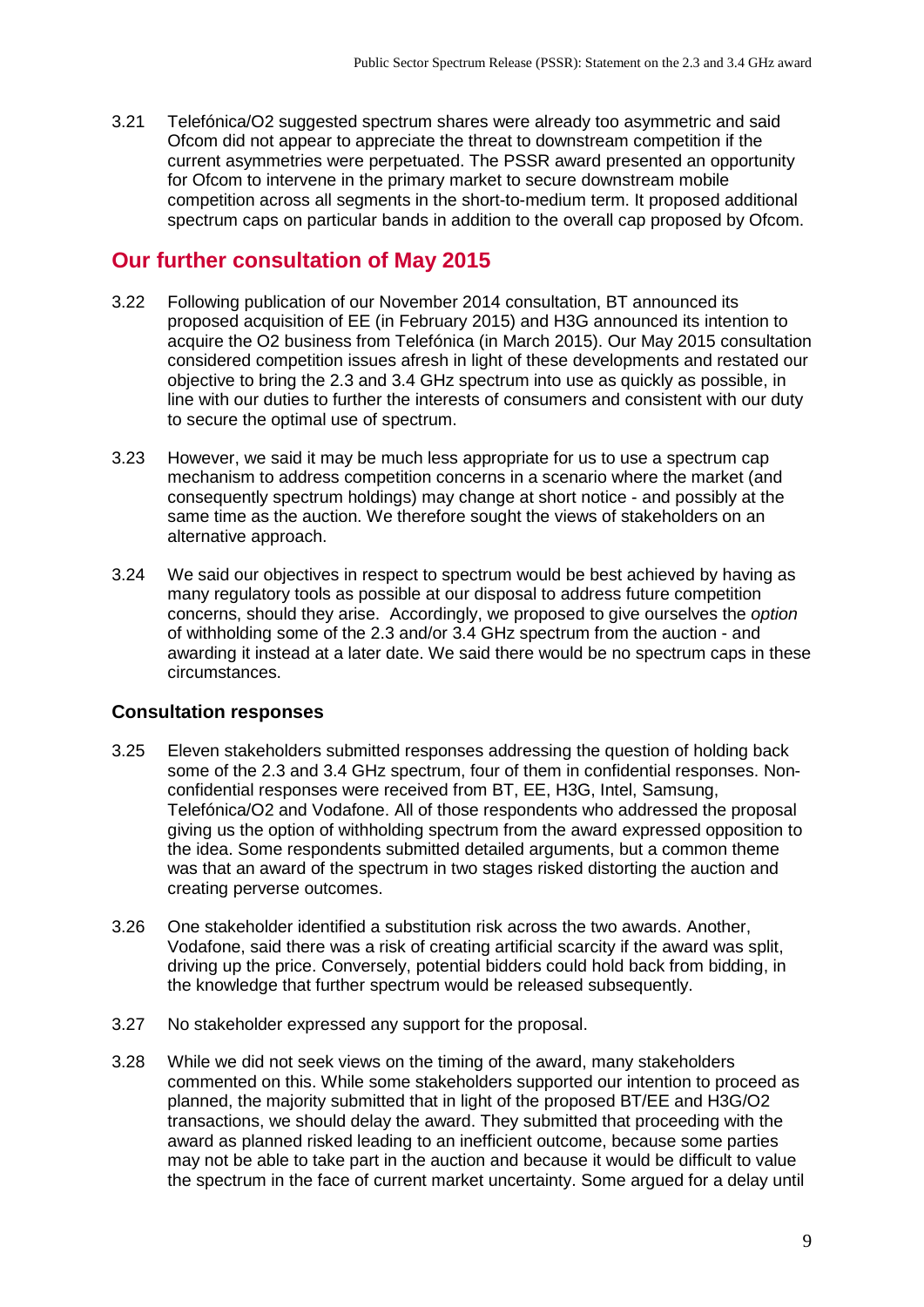decisions by the competition authorities were known, whereas others argued we should wait for the resolution of the transactions.

## **Assessment of competition issues**

- 3.29 In light of stakeholder responses to our November 2014 and May 2015 consultations we now need to consider how best to proceed with the 2.3 and 3.4 GHz spectrum award and whether any competition measures should be imposed.
- 3.30 We note the uncertainties in the market caused by the proposed BT/EE and H3G/O2 transactions, and that this could affect the spectrum holdings of three of the four national wholesalers, plus BT.
- 3.31 We also note that final decisions on the proposed transactions are not a matter for Ofcom to determine, but for the relevant competition authorities. In reaching their decisions, it is up to those competition authorities to consider the impact of any mergers on competition in terms of relative market positions, including spectrum holdings.
- 3.32 We have given further consideration to both our November 2014 proposal for a spectrum cap and our alternative proposal set out in the May 2015 consultation. We have assessed whether either approach remains appropriate against the background of the potentially changing market conditions.
- 3.33 We note the divided opinions of respondents to the November 2014 consultation on the question of asymmetry in the distribution of spectrum and the need for spectrum caps. Those with comparatively low current spectrum shares had the greatest concerns about asymmetry and so supported the application of caps at or below the level we proposed (37%). Other respondents argued there was no need for competition measures at all.
- 3.34 We continue to believe that operators do not need to have the same, or close to the same, shares of spectrum in order for there to be strong competition. This is because spectrum is not the only way of adding capacity and because it is in any case not necessary for national wholesalers to have the same capacity in order for all to be capable of being a competitive constraint on rivals.
- 3.35 That said, *very* asymmetric spectrum holdings could still give rise to competition concerns. In particular, operators with low volumes of spectrum could face higher costs in increasing capacity.
- 3.36 The proposal for a cap, set out in the November 2014 consultation, was based on the circumstances prevailing at the time, with four national wholesalers. In that scenario, we said the award could give rise to very asymmetric spectrum holdings if certain companies acquired all of the newly available spectrum. As noted above, we believed this was unlikely to happen in reality. However, the minimal downsides of applying a 'safeguard' cap were outweighed by the potential upsides of guarding against very asymmetric holdings, however unlikely this was to arise.
- 3.37 The market circumstances are now more uncertain than when we proposed the safeguard cap. We therefore need to consider whether a cap is still the most appropriate approach.
- 3.38 There are a number of alternative scenarios that might arise in the short to medium term. It is now possible that the market (and certain spectrum holdings) may become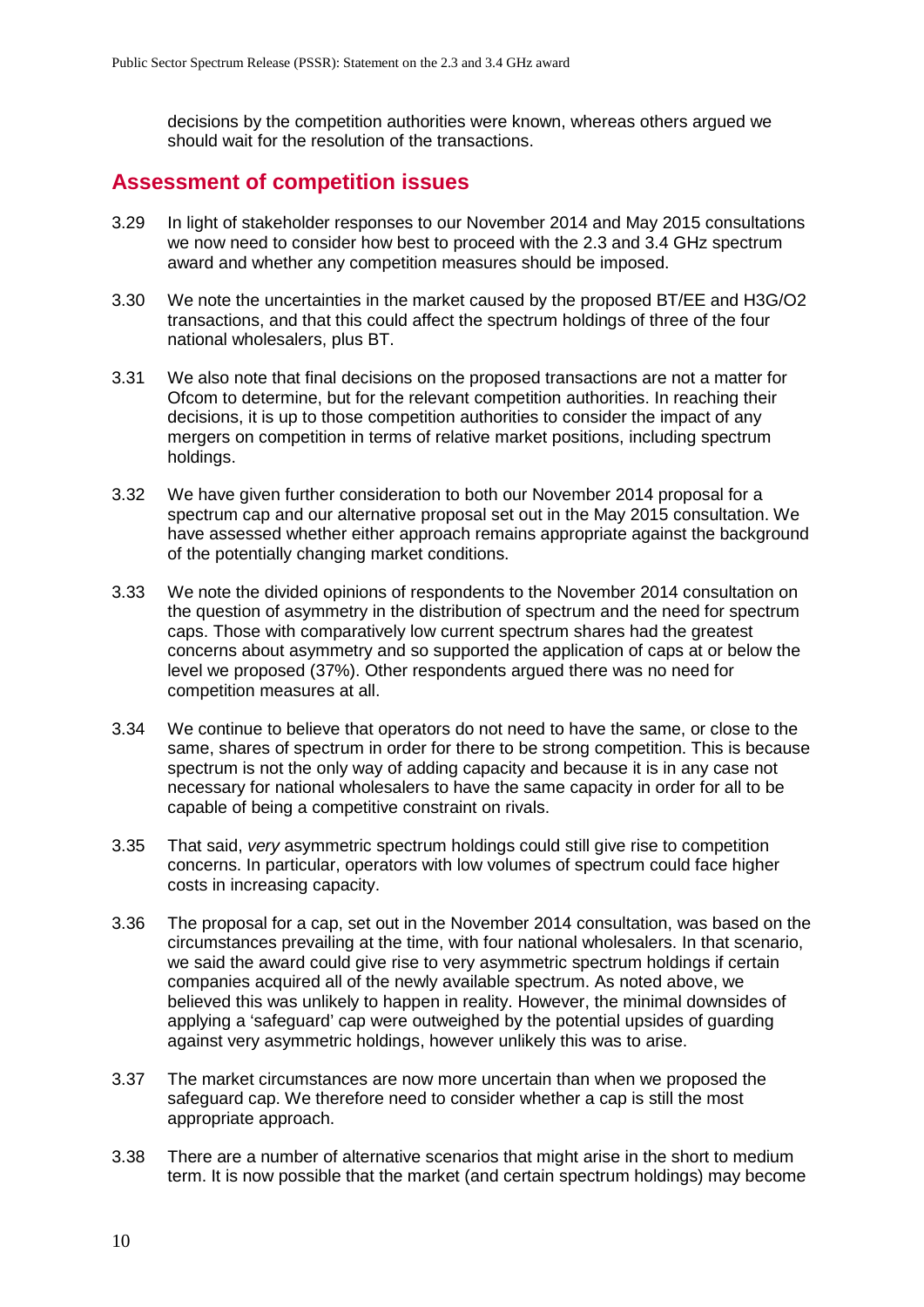more consolidated, subject to decisions by the competition authorities. In those circumstances, the risk of very asymmetric holdings arising would be reduced even further because spectrum other than 2.3 GHz and 3.4 GHz would be likely to be more evenly distributed – although we cannot know the outcomes for sure.

- 3.39 We need to conduct the 2.3 and 3.4 GHz award in a way that is, on balance, best suited across a range of possible scenarios. In some scenarios - e.g. if proposed market consolidations are approved and spectrum holdings are more evenly distributed as a result - a cap could prove to be both overly restrictive and unnecessary as a competition measure. For example, a cap could prevent the operator most constrained by the cap from obtaining a large block of contiguous spectrum which may be required to deliver very fast download speeds. Such services may be highly valued by some consumers in future, although current demand is uncertain. In circumstances where spectrum holdings may change shortly before or even during the auction process, there may also be practical difficulties in applying a cap.
- 3.40 We continue to believe that an award of all the newly available frequencies means bidders with higher intrinsic valuations will have the opportunity to acquire appropriate amounts of spectrum, for the reasons outlined above.
- 3.41 Additionally, we believe the likelihood of a single bidder outbidding all the other bidders in the auction, or acquiring a very large volume of spectrum, is lower as a result of decisions set out in our May 2015 statement. These included the choice of a simultaneous multiple-round ascending auction (SMRA) as the format for our award.
- 3.42 In our SMRA design, the price for lots within each band will be the same or very similar<sup>[6](#page-13-0)</sup>. In order to outbid all the other bidders, or to acquire a very large amount of the spectrum, a bidder would need to keep on bidding on a large amount of the lots available. This in turn would have the effect of increasing the price for all the spectrum in that band available in the auction. Such a strategy could however fail, and the bidder might end up winning a smaller amount of the spectrum at a high price – potentially a price that exceeds the bidder's valuation for that smaller amount of spectrum.
- 3.43 Finally, we note that 40 MHz of mobile spectrum in the 1.4 GHz band held by Qualcomm at the time of our consultations has now been sold to other operators. 20 MHz has been acquired by H3G and 20 MHz by Vodafone<sup>[7](#page-13-1)</sup>.

## **Our decisions**

 $\overline{a}$ 

- 3.44 We have noted the universal opposition among respondents to our May 2015 proposal to retain the option of withholding some spectrum from the 2.3 and 3.4 GHz award.
- 3.45 We acknowledge that the concerns expressed by stakeholders about the negative impact on the current award may be valid. In particular, we agree that uncertainty about the conditions on which we would make the spectrum held back available in the future could introduce further challenges to bidders. Bidders who perceived the

<span id="page-13-0"></span> $^6$  Under the particular rules for our award, the final lot prices within each lot category may differ by a price increment.

<span id="page-13-1"></span><sup>7</sup> On 22 September 2015, we set out a decision to grant consent to the two trades. The decision is available at http://stakeholders.ofcom.org.uk/binaries/consultations/mobile-trading-regs-apr-15/statement/trade-of-frequencies-statement.pdf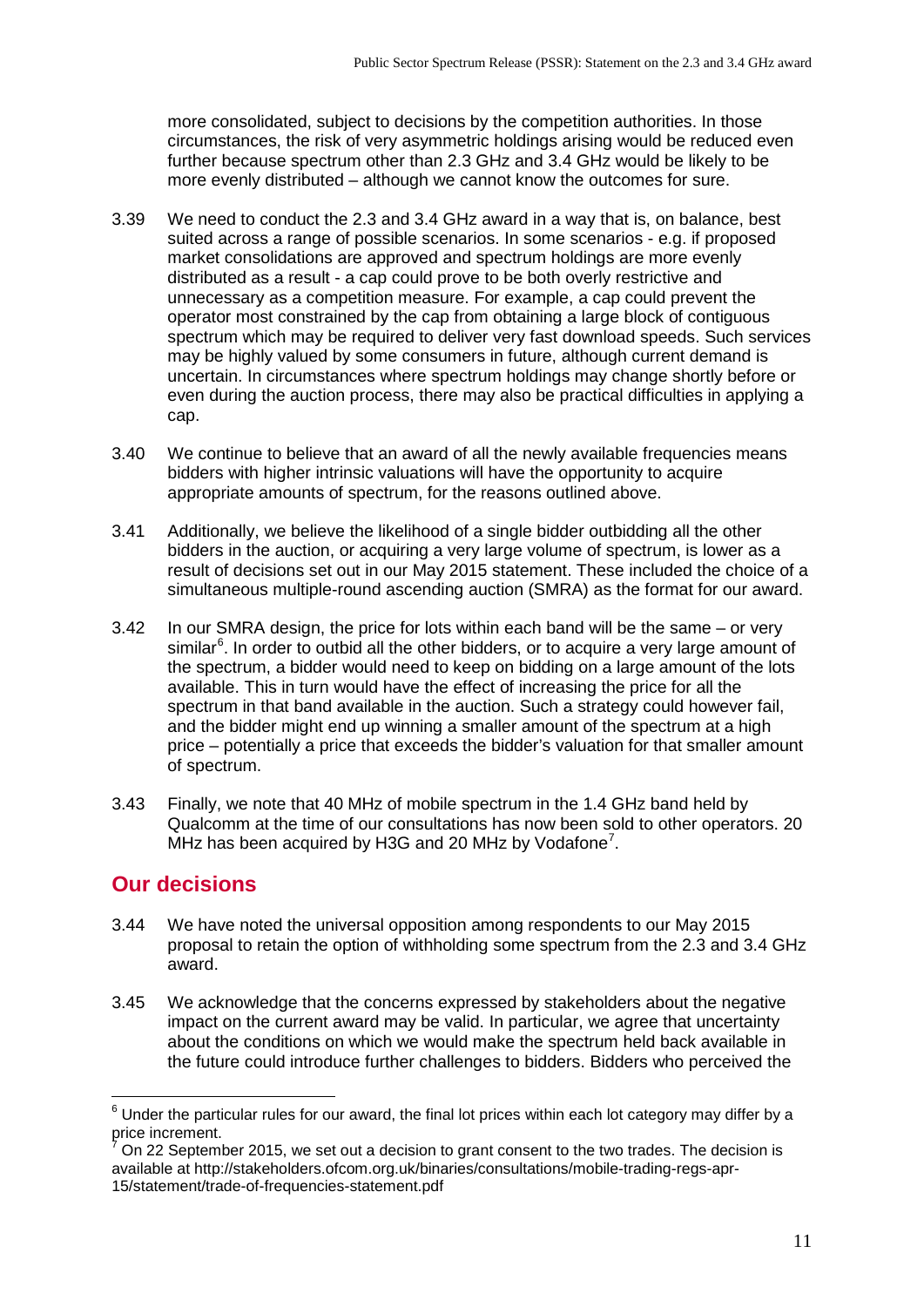spectrum held back to be a substitute or a complement to the spectrum available in the first award might need to formulate assumptions about the conditions and the outcome of a potential second award. If these assumptions turned out to be wrong, the outcome of the first award could be less efficient. On balance, and taking account of stakeholder views, we have therefore decided against proceeding with our May 2015 proposal. Instead, we will proceed with an award of all the newly available spectrum, without holding back any of the frequencies.

- 3.46 We turn now to the question of spectrum caps. Given the finely balanced nature of the arguments that led us to propose a cap in the first place we believe the arguments in its favour are now sufficiently weakened to tip the balance in favour of an award without caps. We also note that circumstances may change such that there is greater risk of a spectrum cap leading to an inefficient outcome (because it may be too restrictive), and there may be practical difficulties in enforcing a cap.
- 3.47 We have therefore decided to proceed with an auction of all the available spectrum without applying competition measures.
- 3.48 We recognise that the proposed mergers currently create uncertainty in the market and that there is a risk that this uncertainty has an impact on the award. The competition authorities will make a decision on the BT/EE merger towards the end of November (subject to any statutory extension, which may delay the decision by up to eight weeks). H3G notified its proposed acquisition of O2 to the European Commission on 11 September. Consideration of this transaction by the European Commission may take until May 2016 or later. Approval of either transaction could be subject to remedies, which may either delay completion of the transaction or take further time to implement following completion of the transaction, thereby sustaining the uncertainty. The merger decisions could also be appealed.
- 3.49 We recognise that there may be some benefits to delaying the auction until there is more certainty in the market, in particular in considering competition measures. However, because we consider that proceeding without a spectrum cap is appropriate as set out above, and for the reasons set out below, we do not think we should delay the auction.
- 3.50 Delaying the award carries risks, and on balance we believe that we should proceed with the auction as planned. We have taken this decision in light of our statutory duties, in particular our duty to secure the efficient management and use of the spectrum, having regard to the availability for use of and demand for spectrum, and the benefits for innovation.
- 3.51 In this respect, we consider that spectrum efficiency is usually best achieved by bringing available frequencies into use as soon as possible for the benefit of consumers – spectrum is a valuable and scarce resource and it is rarely efficient to leave it unused. We also note the continuing growth in demand for mobile broadband services and the need for spectrum capacity to address that demand. Further, while availability of equipment which can use the band may be relatively limited, we consider that clarity around the award and the availability of spectrum will provide additional momentum to the development of the equipment ecosystem.
- 3.52 We note that companies operate in an ever-changing market environment and often have to take decisions, including strategic decisions, in light of ongoing uncertainty. We have taken this into account in deciding how to proceed.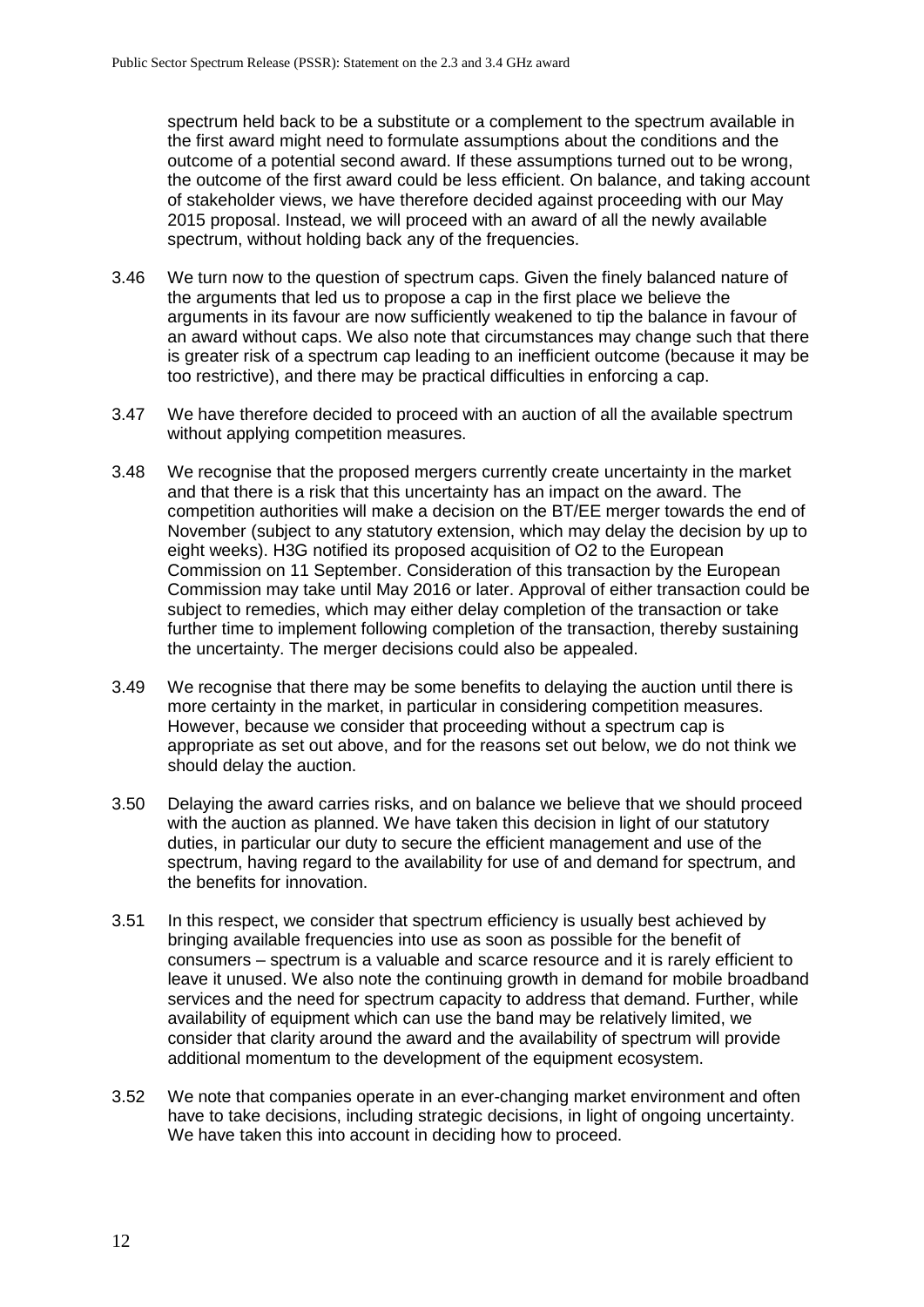3.53 Our current intention is to open applications for the auction during December, and for bidding to start early next year.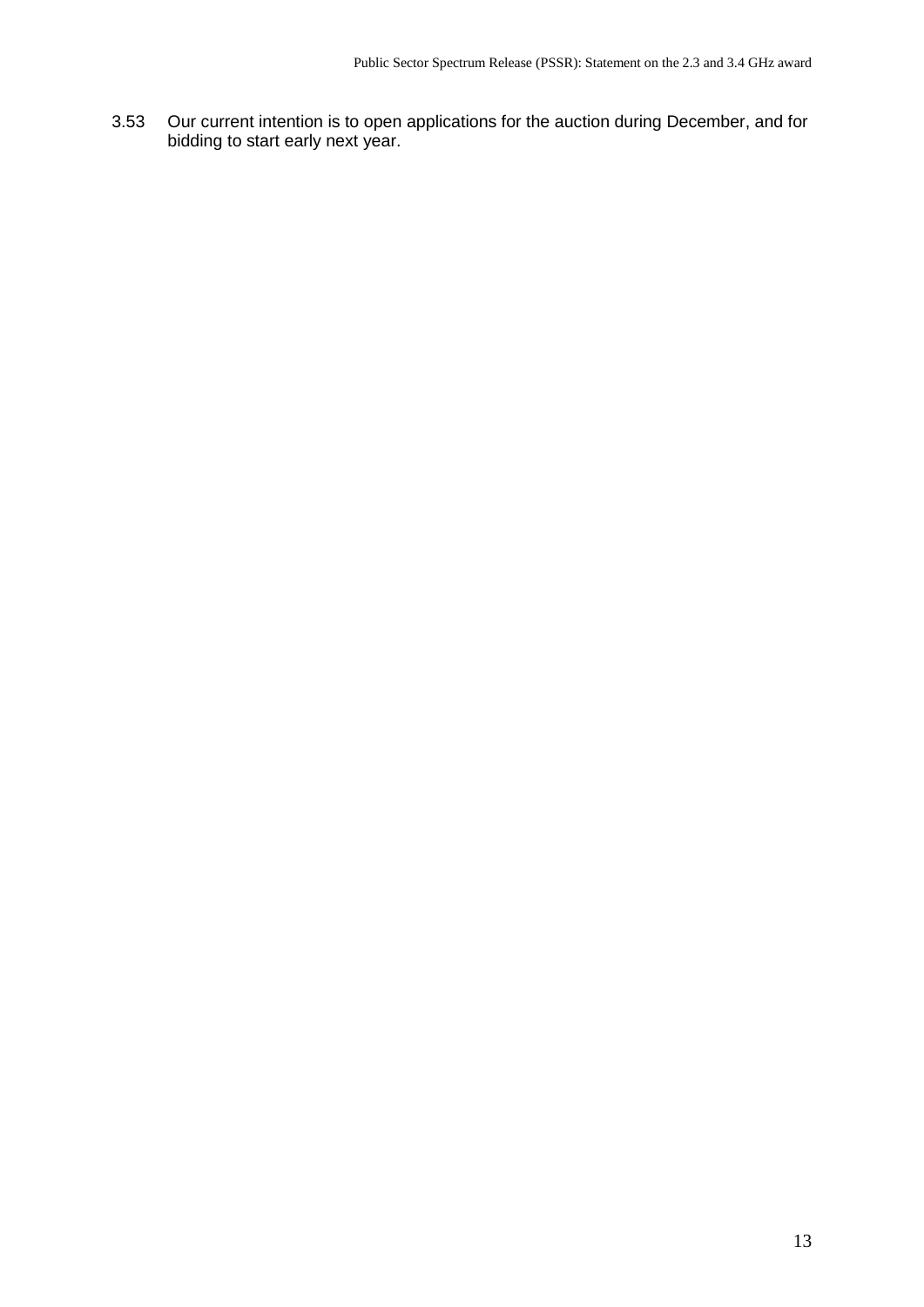# <span id="page-16-0"></span>4 Auction design including reserve prices

4.1 This section of the document sets out our final decisions on reserve prices for the auction. It also covers some other details of the auction process.

## **Reserve prices - background**

- 4.2 In the November 2014 consultation we proposed reserve prices for the auction of £1 million per 5 MHz lot for the 3.4 GHz band and in the range of £2.5 million to £5 million per 5 MHz lot for the 2.3 GHz band. We said reserve prices set at this level would provide room for relevant price discovery, while still addressing concerns about gaming in the auction – although some specific additional factors were relevant for each band.
- 4.3 However, in our May 2015 statement and consultation, we said we should set the final level of reserve prices as close to the actual auction as possible. This would allow us to take account of the latest market information and any changes in market conditions. Based on the responses we had received to the consultation, we could see no reason to vary the proposals set out in the November 2014 consultation.
- 4.4 In the May 2015 statement and consultation we also noted that on 16 February  $2015<sup>8</sup>$  $2015<sup>8</sup>$  $2015<sup>8</sup>$  we published a provisional decision and further consultation on annual licence fees for 900 MHz and 1800 MHz spectrum. This included a more refined analysis of auction prices and opportunity costs from the 2013 auction for the unpaired (TDDcompatible) 2.6 GHz band (as a by-product of further analysis of the 800 MHz and paired (FDD-compatible) 2.6 GHz bands).
- 4.5 These showed generally higher figures for prices and opportunity costs of unpaired 2.6 GHz than we reported in the November 2014 award consultation. We noted that this tended to strengthen the case for the reserve prices we proposed, including prices at the top end of the range for the 2.3 GHz band.

## **Comments on Statement**

4.6 Telefónica/O2 was the only respondent to submit comments on the level of reserve prices. It expressed concern about our approach of setting 'high' reserve prices. It saw the risk of collusion as low (assuming we proceed with a combined award after the two merger processes are resolved), given the evidence of strong demand for PSSR spectrum. It also noted that Ofcom has proposed other measures, such as limited transparency, which make tacit coordination more difficult. It believed such measures were sufficient to ease concerns regarding strategic demand reduction. It said there was no case for setting higher reserve prices than those proposed in our first PSSR consultation.

#### *Our assessment*

4.7 We have decided to proceed with reserve prices of £1 million per 1 MHz in the 2.3 GHz band and £200,000 per 1 MHz in the 3.4 GHz band; that is £10 million per 10

<u>.</u>

<span id="page-16-1"></span><sup>&</sup>lt;sup>8</sup> <http://stakeholders.ofcom.org.uk/consultations/annual-licence-fees-further-consultation/>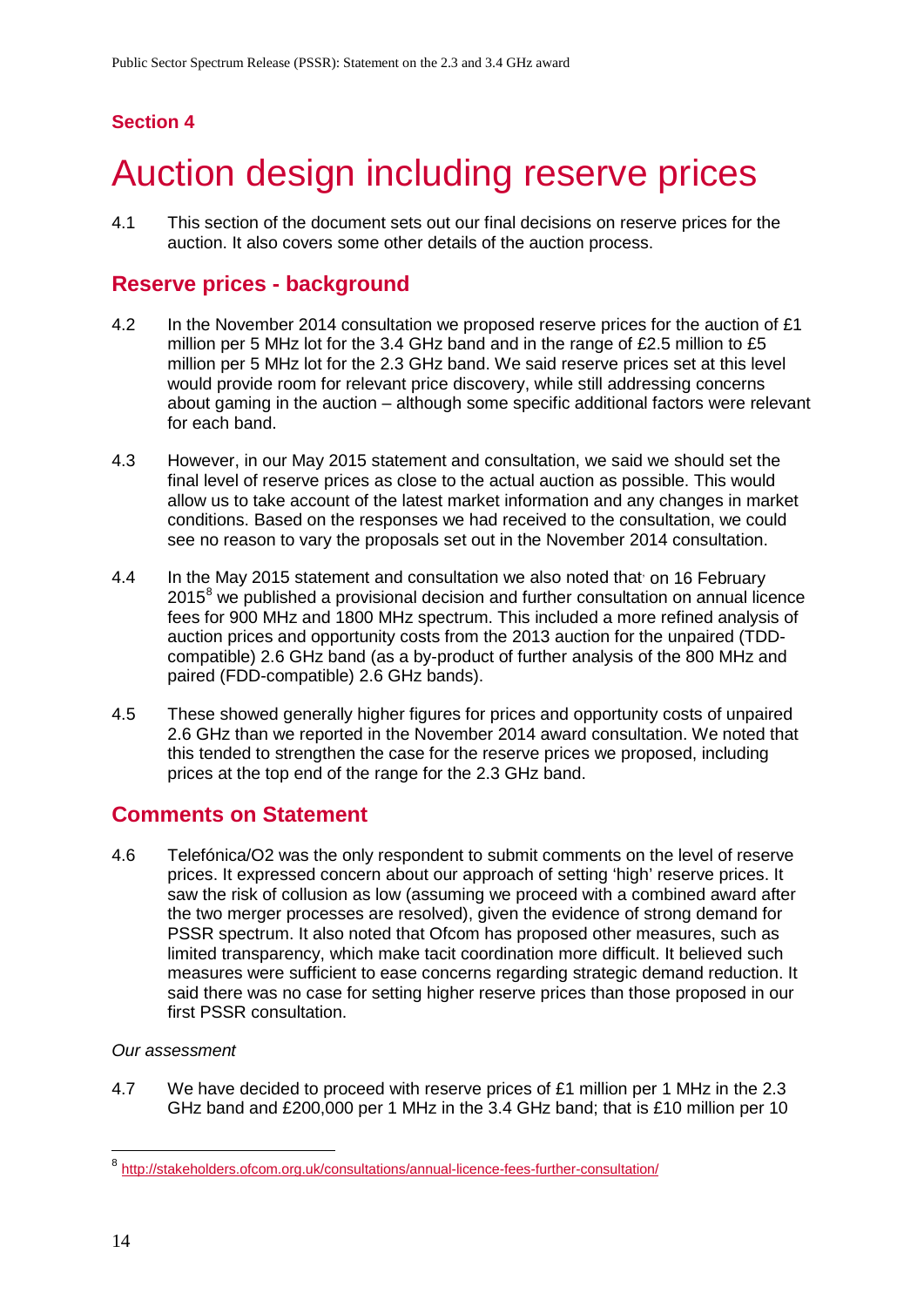MHz lot in the 2.3 GHz band and £1 million per 5 MHz lot in the 3.4 GHz band. We believe this is an appropriate approach for the following reasons:

- The top end of our proposed range for the 2.3 GHz spectrum is more in line with the evidence on the relevant auction prices and opportunity costs in our 2013 auction, as we explain above;
- We remain of the view that very low reserve prices may provide incentives for bidders to attempt to bring the auction to an earlier end, thereby acquiring the spectrum at a significant discount to its true market value;
- We also remain of the view that reserve prices have a role to play in making gaming less likely.

We note that these reserve prices are no higher than those proposed in our November 2014 consultation.

## **Additional auction issues**

#### **Price increments**

- 4.8 In its response to our May 2015 statement, Telefónica/O2 argued in favour of small price increments between principal rounds in the auction. No other respondent commented on price increments. Telefónica/O2 proposed the following caps on price increments:
	- No more than 5% of the previous round price: and
	- No more than 10% of the reserve prices.
- 4.9 Telefónica/O2 presented two reasons for favouring these limits:
	- Standing high bidders, under our rules, may not bid for fewer lots than the number of lots where they are standing high bidders. Telefónica/O2 believes this may be very constraining, unless price increments are kept at a reasonable level.
	- The auction could end with some bidders having all their winning bids priced at the current round price, and others having all their winning bids priced at the previous round price. Whether or not Ofcom maintains the pay-as-bid pricing rule or switches to uninform pricing, as suggested by Telefónica/O2, it considers that this reinforces the argument that Ofcom should commit to using small price increments.
- 4.10 We agree with Telefónica/O2 that price increments should be set cautiously. Whilst we think the ability to control the pace of the auction is an important tool for the auctioneer, we also recognise there are good reasons to provide a degree of predictability to bidders.
- 4.11 In the May 2015 statement, we said we expected to set price increments of no less than 2% and no more than 20% from one round to the next.
- 4.12 The proposal put forward by Telefónica/O2 to set an absolute limit based on a fixed proportion of the reserve price – seems to us unduly restrictive. While this might be appropriate in the early rounds, when the price is close to the reserve price, in a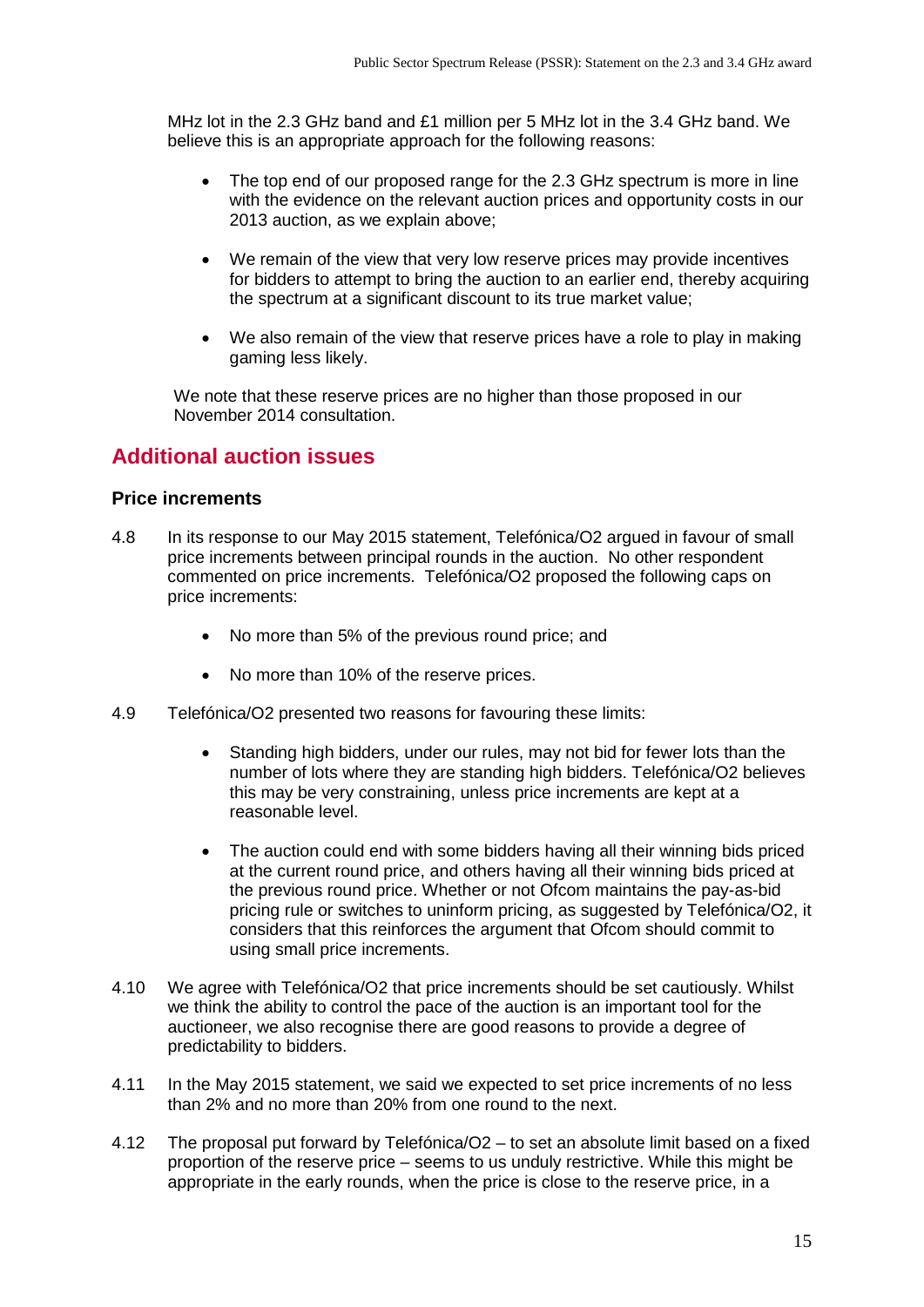round with a higher price it may unduly restrict the ability of the auctioneer to influence the pace of the auction.

- 4.13 While we are not imposing an absolute limit on the level of the price increment, we think it is unlikely that we will increase prices by more than 10% from one round to the other, and it would not be our intention to do so. We note, for example, that a 10% increment over five successive rounds would result in prices being approximately 60% higher than in the first round. However, we cannot at this stage know what the level of demand will be and we do not therefore intend to fetter our discretion in the way suggested by Telefónica/O2.
- 4.14 Neither will we commit to a lower limit for the price increments. There might be sound reasons to reduce increments to less than 2% during the principal stage. This is particularly relevant as, in the SMRA format we have adopted, bidders may only respond to round prices, and not bid prices of their own choosing. In order to reduce the risk of price overshooting<sup>[9](#page-18-0)</sup>, we may need to set low price increments in later rounds.
- 4.15 In any case, we will choose the relevant price increment with caution and taking into consideration the particular circumstance of each round.

#### **Deposits**

- 4.16 A deposit of £100,000 will be required at the time of application. Additional deposits can be made before Ofcom determines the eligibility limits applicable to each bidder in the first round of the principal stage of the auction. During the principal stage we will require, at the end of each day, that bidders have on deposit with Ofcom sufficient funds to cover their commitments, or a proportion of those commitments to be notified by Ofcom. Bidders will be allowed one working day to increase their deposits if necessary and, if they fail to have the required amount on deposit, will not be able to make any new bids.
- 4.17 At the end of the principal stage, bidders will be required to have on deposit an amount sufficient to cover all their commitments, before proceeding to the assignment stage. If they fail to have sufficient funds on deposit at this point they will have a zero bid entered in the assignment stage for all the assignment options applicable to that bidder. Following the assignment stage round, bidders will need to increase their deposit so that it covers the highest bids made in the assignment stage round; if they do not, their assignment stage bids will be reduced to zero.
- 4.18 Following the qualification period we will refund deposits as soon as possible to those not qualified and those who withdrew during the period allowed for such withdrawals. There will be no other refunds until the end of the grant stage.

#### **Assignment stage – restrictions on adjacency**

- 4.19 In its response to the May 2015 consultation, Telefónica/O2 also presented a suggestion related to particular assignment options in the assignment stage.
- 4.20 The company supported our proposal for a sealed bid, single round format with a second price rule for the assignment stage - as well as our proposal regarding the

 $\overline{\phantom{a}}$ 

<span id="page-18-0"></span> $^{9}$  By price overshooting, we mean a circumstance where we set a price which exceeds the highest price bidders would be willing to bid on. If some or all of the bidders would be willing to bid at a price higher than the previous round price but lower than the final price set by us, then the final result might not be the most efficient.